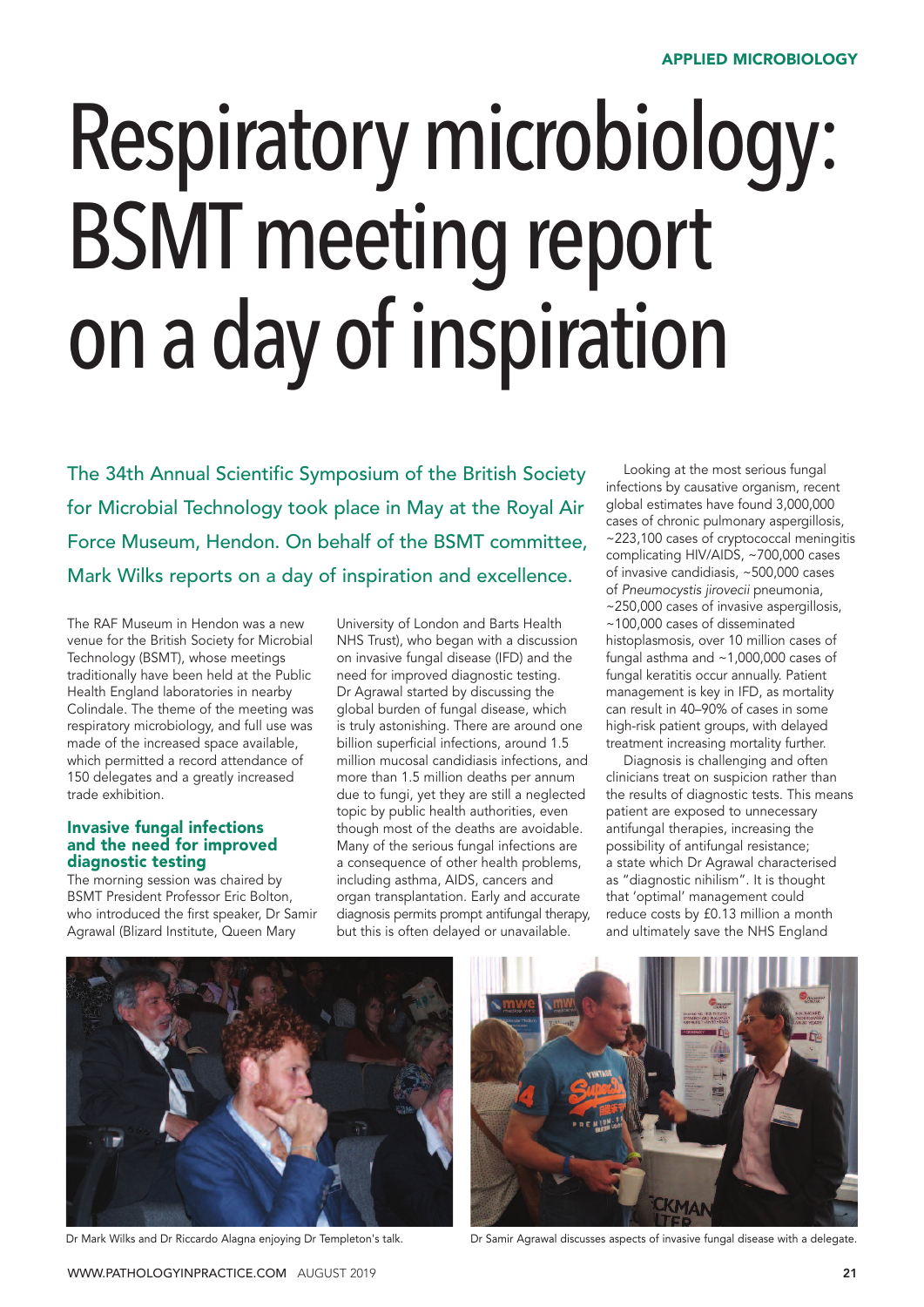

Professor Chris van der Gast discussing cystic fibrosis with a delegate. The Hendon event was supported by commercial colleagues from 20 companies.



budget ~£150 million per annum. In addition, many of the drugs are toxic.

Dr Agrawal went on to discuss his experience as a haematology oncology consultant stating quite often patients are treated for IFD with no evidence to suggest they actually have an IFD; whereas if laboratories had better diagnostic tools, this would benefit patient treatment and outcomes. Dr Agrawal showed a flow chart of IFD management which demonstrated screening strategies, diagnostic-driven strategies and empirical strategy, all of which never allow for a proven diagnosis. He went on to say it is important to know what tests are in your centre; currently β-D-glucan, galactomannan and *Aspergillus* polymerase chain reaction (PCR) are the most common tests and have been for several years, but the UK lags behind Europe and the USA in making these tests available. In addition, access to other newer tests is either not available or results are not available in a timely manner.

So, can laboratories do better? Yes! There are two rapid antigen tests (lateral-flow devices), OLM and IMMY, that are single-use tests for *Aspergillus*specific antigens that will give results in one hour that could provide so much more information and guidance to clinicians. The results from these two lateral-flow tests were presented at the European Congress of Clinical Microbiology and Infectious Diseases (ECCMID) earlier this year, and have so far produced very impressive results, especially on bronchoalveolar lavage (BAL) samples.

Dr Agrawal concluded by saying laboratories need 'rapid' assays that can be run daily or with turnaround times <48 hours to give better diagnosis and therapy options for patients with IFD. Currently, there are no laboratories in the UK that provide these diagnostic tests. Although it is not easy for laboratories to introduce new tests, we need to. Laboratories, clinicians need you!

# Cystic fibrosis lung microbiome

The next speaker was Professor Chris van der Gast (Manchester Metropolitan University), who spoke about the cystic fibrosis lung microbiome. He gave a comprehensive review of the conventional microbiology culture-based approach and the new molecular ways of studying the condition, which are leading to new insights and may revolutionise the treatment of cystic fibrosis (CF) in the near future. Cystic fibrosis is a common autosomal recessive genetic disorder, affecting approximately 10,000 and 30,000 people in the UK and USA, respectively.

A mutation is present in the CF transmembrane conductance regulator (*CFTR*) gene, which encodes for the CFTR epithelial cell membrane protein and chloride channel. The disorder is multi-systemic, affecting the lungs, gastrointestinal tract, pancreas, reproductive organs, liver and kidneys. However, lung disease, as a result of chronic microbial infection and concomitant airway inflammation, is the leading cause of morbidity and mortality in the majority of CF patients.

Absent or impaired mucociliary clearance leads to a viscous cycle of infection and inflammation, giving successive rounds of inflammation, increased mucus production and lung damage, leading to mucus retention.

Overgrowth of cultures, particularly with *Pseudomonas aeruginosa*, means that selective media are essential. This in turn means that by definition only a limited range of potential pathogens

Cystic fibrosis is multisystemic, affecting the lungs, gastrointestinal tract, pancreas, reproductive organs, liver and kidneys

can be grown, typically, *P. aeruginosa*, *Staphylococcus aureus*, *Burkholderia cepacia* complex, *Haemophilus influenzae*, *Stenotrophomonas maltophilia*, and *Acromobacter xylosoxidans*.

However, it is increasingly clear that the traditional 'one microbe, one disease' concepts of infection pathogenesis and infection control are not optimal in CF management. Absent or impaired mucociliary clearance means eradication is rarely possible. Chronic lung infection in CF is polymicrobial – an infection microbiota of interacting microbes (interacting with each other and the host), ranging from strict aerobes through to anaerobic bacteria and fungal species.

How then can we look at the whole lung microbiota in CF? And what might the gains be from this comprehensive approach? Professor van der Gast described the workflow through all the different stages that he has developed, and guided delegates through the numerous pitfalls on the way, which have led to numerous studies on the microbiota of different body sites and different conditions giving questionable results.

Although his talk necessarily focused on the lung, the general principles apply to the study of all sites that have a relatively low microbial load. In fact, anyone wishing to embark on a study like this in whichever body site would be well advised to look at Professor van der Gast's presentation on the BSMT website (www.bsmt.org.uk).

Starting with sample handling and preparation, he described how respiratory samples, whether BAL or sputum, must be stabilised at –80˚C or significant changes in microbiota composition will occur. Repeated freezing and thawing samples also leads to significant changes in composition.

One important question is to decide whether extracellular DNA – which may be derived from dead cells or damaged cells – needs to be included in the analysis. He described a method using propidium monoazide to remove DNA from dead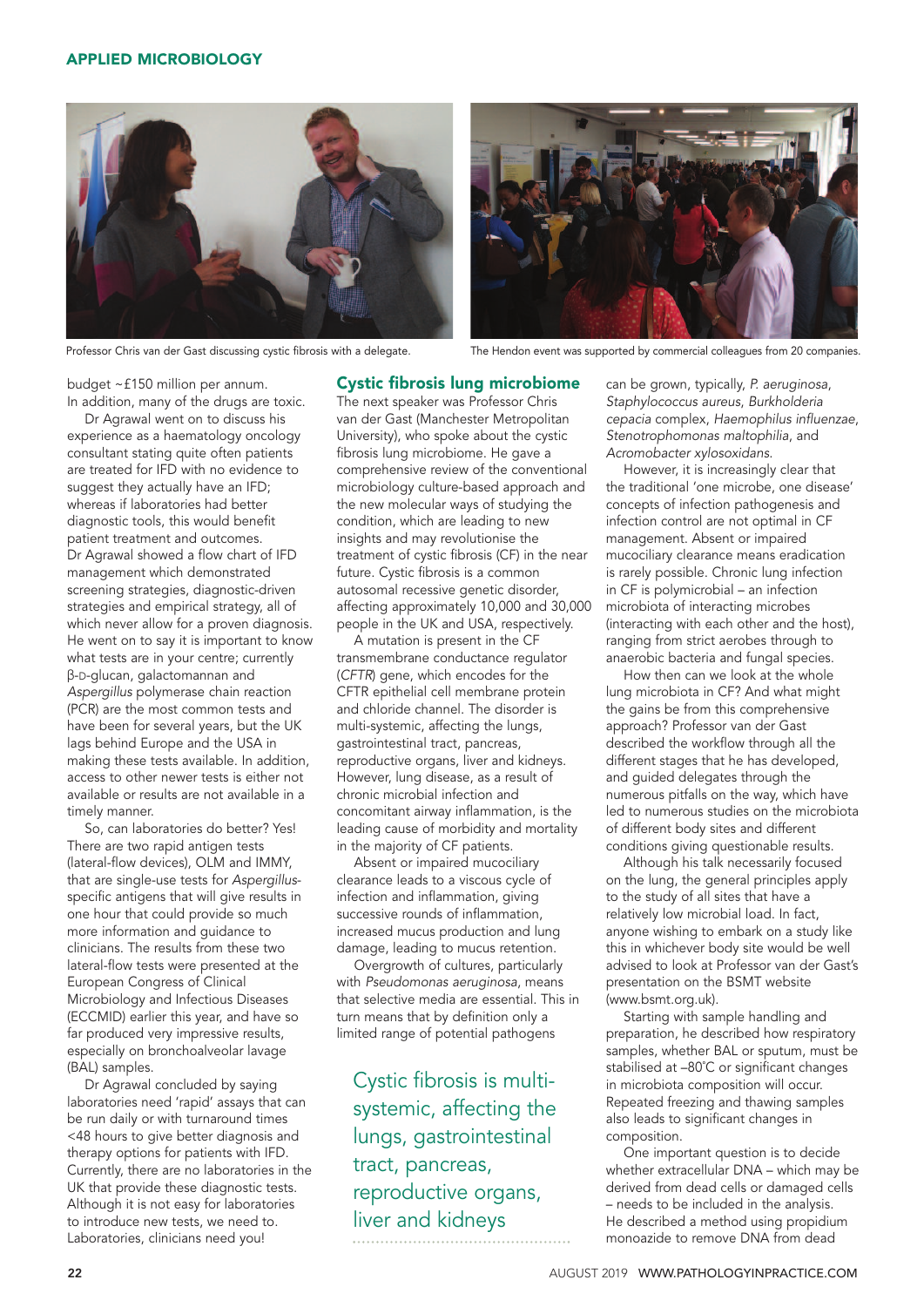bacteria. Propidium monoazide (PMA) is impermeable to the cell membrane so cannot enter living cells; rather it binds to the extracellular DNA of bacterial cells and when exposed to light modifies the DNA template, making it impossible to amplify. Therefore, any DNA which is amplified is derived from living cells and therefore likely to be more relevant.

The next question is which DNA extraction protocols should be followed, In addition, the cell walls of some bacterial species, particularly high GC containing Gram-positive bacteria and especially mycobacteria, are very hard to disrupt.

An important caveat here is to bear in mind that commercial kits are often contaminated with low levels of bacterial DNA. A large number of negative controls and possibly mock communities as positive controls need to be run. This is in contrast to the normal use of water as an adequate negative control in PCR.

Most of Professor van der Gast's work has been done on the Illumina MiSeq, which is reasonably easy to use and it is possible to multiplex up to 384 samples in one run to keep the costs down and throughput up. Bioinformatics pipelines are needed to convert raw sequence data into something usable. The raw data consist of millions of sequences and they have to be organised and poor sequences removed to get a reliable result. He described the use of two programs, QIIME and Mothur, to analyse data and the move away from operational taxonomic units to exact sequence variants. All this means that is possible to study comprehensively the microbiota of the CF lung and obtain reliable results.

Professor van de Gast's talk focused on methodology rather than results. A previous presentation given by the professor at the BSMT meeting in Liverpool in October 2018 is also on the BSMT website. This shows how careful attention to detail described above can yield reliable results and shows the quantitative and qualitative leaps in our understanding of the microbiology fibrosis can be made using this approach. These methods are being applied to a long-term study of the Manchester paediatric and adult CF patients.

## Non-tuberculous mycobacterial infections

The next speaker was Dr Katherina Kranzer (recently Clinical Director of the Supranational and National Tuberculosis Reference Laboratory in Germany, and currently based at the London School of Hygiene and Tropical Medicine). Dr Kranzer has worked in South Africa and other sub-Saharan countries with a focus on TB and HIV. In her presentation, she

gave delegates a great insight into non-tuberculosis mycobacteria (NTM), highlighting the challenges of collating national data and susceptibility testing.

Dr Kranzer's experience working in different countries allowed her to present some of the challenges with collating national data on isolates and sensitivities. She highlighted the advantage of having robust national reference laboratories, with guidance on isolates to be sent for confirmation, compared to countries with private laboratories or fragmented services where not all isolates are sent routinely. The former allows for clear conclusions on NTM and *Mycobacterium tuberculosis* (TB) infections to be made, or changes in resistance patterns to be monitored.

The low numbers of NTM in the UK, some of Europe and the USA (range 1–6/ 100,000) certainly fulfil the definition of a rare disease (<5/10,000 people) based on numbers affected, but there is ambiguity when assessing whether NTM disease is life-threatening or chronically debilitating.

Non-tuberculosis mycobacteria are certainly reported to have high mortality, but patients often have multiple comorbidities, which contribute to this rather than the organism itself. Furthermore, the difficulty in establishing whether a patient is colonised or has true disease makes reaching a clear conclusion about whether or not the NTM caused death unattainable.

Dr Kranzer discussed the number of challenges faced for drug susceptibility testing for TB and NTM, as follows:

- EUCAST breakpoints unavailable
- therefore micro-broth dilution required the effect media used can have on
- MIC values (eg clarithromycin) use of TB gene targets to assess
- resistance, not specific NTM targets



Fig 1. Aggregated MIC distributions for all of the tested *Mycobacterium avium-intracellulare* complex (MAIC) isolates for rifampicin.

 $\blacksquare$  clarithromycin is the only drug with clinically meaningful breakpoints where resistance has been correlated with clinical outcomes.

Dr Kranzer spoke of her personal experience examining minimum inhibitory concentration (MIC) distribution curves for multiple drugs tested against *M. chimaera*, *M. intracellulare*, *M. colombiense* and *M. avium* in order to ascertain an epidemiological cut-off (ECOFF). Although possible for certain drugs, many of the distribution curves do not have the 'tailend' result that you would expect, making it impossible to be able to establish a true ECOFF value, with most of the MIC values that were tested condensed around the higher values (Fig 1). Cut-offs for rifampicin, ethambutol, ciprofloxacin, isoniazid, trimethroprim/sulfamethoxazole and doxycycline could not be determined as a result of this.

Her insightful talk on NTM certainly emphasised the clinical importance of these infections and also the significant difficulties and suboptimal nature of phenotypic drug susceptibility testing and correlation to outcomes for these infections.

# New diagnostics for MDR/XDR-TB

The meeting resumed after lunch, and an opportunity to interact with the sponsors supporting the event. The session was chaired by Professor Brian Duerden CBE, who introduced the first speaker, Dr Riccardo Alagna (Emerging Bacterial Pathogens Unit, WHO Collaborating Centre and TB Supranational Reference Laboratory, Milan).

Dr Alagna opened the talk with an update on the global burden of drugresistant TB and advised delegates that the problem is getting bigger. The estimated future burden of MDR-TB in 2040 obtained by mathematical modelling suggests significant increases of 12.4% in India, 8.9% in the Philippines, and a worrying 32.5% increase in Russia. He then went on to explain the differences between phenotypic and genotypic diagnostic methods for TB, and suggested that phenotypic diagnostics for susceptibility testing were becoming outdated and we should consider using genotypic diagnostics in the future.

Examples included the difference between wild-type and mutated isoniazid resistance related to MICs, where the mutation promoter or coding may affect the MIC distribution. He advised that mutations in different genes related to the same antibiotic (eg isoniazid) and could produce different MIC values, some of which may be considered sensitive and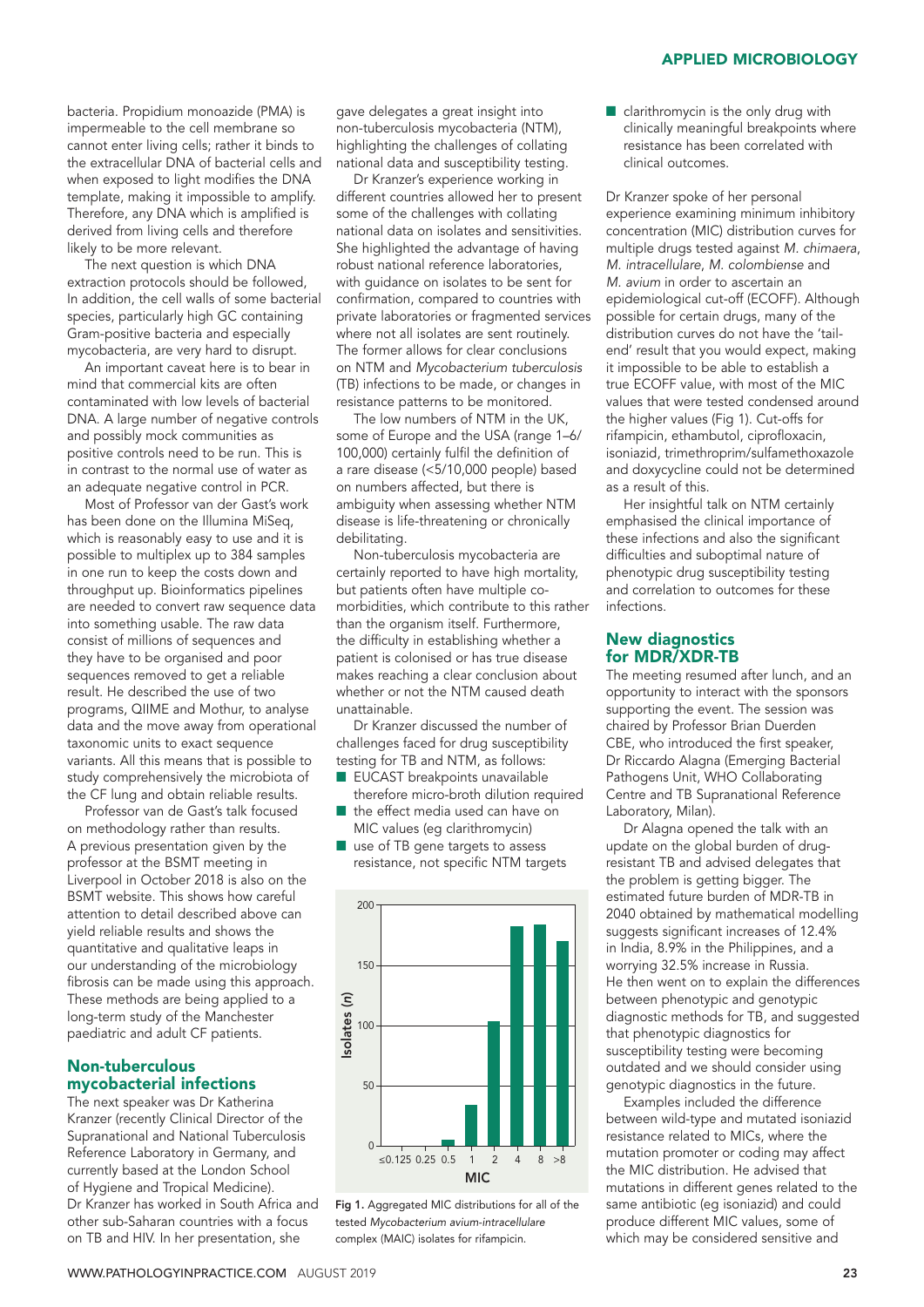some resistant. There was concordance between genotypic prediction and phenotypic resistance for rifampicin and isoniazid, but less for ethambutol and pyrazinamide. He advised that detection of mutation in injectable drugs for TB should overrule the phenotypic DST result.

Dr Alagna suggested that the Cepheid GeneXpert assay has revolutionised the detection of rifampicin resistance with a high sensitivity for MTB genomes and the detection of mutations found within the DNA fragment, which are responsible for 95% of rifampicin-resistant cases. The GeneXpert MTB/RIF assay is now a World Health Organization (WHO)-approved molecular diagnostic assay for a limited number of genes and a limited number of specific mutations. However, he pointed out that use of such an approach is not risk free and some gene mutations within DRS strains carrying the *rpoB* mutations may be missed.

He suggested that the use of wholegenome sequencing (WGS) may change the way we diagnose TB significantly and have a huge impact on studies of TB epidemiology. The time to result is significantly reduced and WGS replaces several molecular diagnostic assays and will screen for all mutations in any gene with a high specificity and sensitivity. Whole-genome sequencing is ready to be incorporated into European programmes for cross-border identification, management and prevention of TB outbreak scenarios.

A single method would allow for standardisation of diagnostics and grading of mutations, and the prediction of drug sensitivity. However, one important current disadvantage of this method is the need to start analysis from a positive culture. Although studies are underway to screen directly from sputum and other LRTI samples.

Finally, Dr Alagna went on to describe the multinational CRyPTIC studies using a microtitre sensitivity MIC plate to complement WGS when high-throughput antibiotic susceptibility testing is required to confirm WGS susceptibility prediction.

#### Respiratory tract infections: diagnostic tests which make a difference

The next speaker was Dr Kate Templeton (Consultant Clinical Scientist and Honorary Lecturer in Medical Microbiology, Edinburgh) on the subject of respiratory tract infections, and the diagnostic tests which make a difference. Dr Templeton explained that community-acquired pneumonia (CAP) is the most frequent cause of death due to infection. While TB deaths have decreased over the past 100



Mortality from a simple chest infection is less than 1%, but some cases can progress to respiratory failure or acute respiratory distress syndrome, requiring intensive care.

years, those due to pneumonia as the root cause from other pathogens have not.

Dr Templeton reported on an innovative approach combining state-ofthe-art diagnostics using PCR to identify possible pathogens and complementary critical care guidelines. Traditional methods only yield a putative pathogen in 50% of cases, and are particularly poor for atypicals and viruses.

A pre-study audit revealed that of 44 CAP patients, all had received antibiotics. The question was posed, can we do better? A flow diagram of testing and treatment algorithm produced in conjunction with clinicians was produced, aligned to testing protocols. In the study, all patients had requests for tests by electronic orders, and patient notes enforcing the treatment algorithm, essentially telling clinicians what to do in response to a particular result. Results were reported and linked to clinical care guidelines (eg 'stop antibiotics'). In particular if the results of *Legionella*, *Mycoplasma* and *Chlamydia* testing were negative, then clinicians were asked to stop prescribing clarithromycin.

A repeat audit of 50 CAP patients showed that although there was still some inappropriate specimen requesting, it was much improved; in particular, more BALs and urinary *Legionella* antigen tests had been requested. For example, there were only 12 out of 44 requests for a urinary *Legionella* antigen test before the study, and this had risen to 40 out of 50 cases in the repeat audit. Similarly, a treatment decision to stop clarithromycin was noted in the electronic patient record (EPR) in 78% of cases.

A similar approach was described for the paediatric ICU where ward

rounds involved IPC nurses, virology, microbiology and infectious disease specialists. Regular reporting and increased help with the interpretation of tests led to significant changes in antibiotic prescribing; for example, if a pertussis PCR was negative then it was safe to stop clarithromycin. Similarly, an uncomplicated viral infection, diagnosed by PCR, does not need antibiotics.

Does point-of-care testing (POCT) have a role? Dr Templeton reported on a multicentre study attempting to answer this question using PCR platforms installed at several trusts. Before the study commenced a huge amount of preparation was needed, a business case was written, ward staff were trained and competence tested, and cascade training initiated, SOPs and algorithms on how to respond to the results agreed. During winter pressures, initial duplicate testing was stopped as 99% concordance had been established between POCT and repeat testing in the laboratory. Change of antibiotic use was recorded, treatment processes were updated and significant sums of money were saved on antibiotics, which funded the POCT.

Next, Dr Templeton described a recent study involving the comprehensive molecular testing and conventional testing to cover a very large number of respiratory pathogens in CAP. This study, probably the most comprehensive of its kind, showed that a putative pathogen could be isolated from up to 90% of cases – generally bacterial, but in a quarter of the cases bacterial and viral co-infections were detected. Antibiotic exposure prior to sputum sampling occurred in 84.8% of patients and not surprisingly this was associated with culture negativity.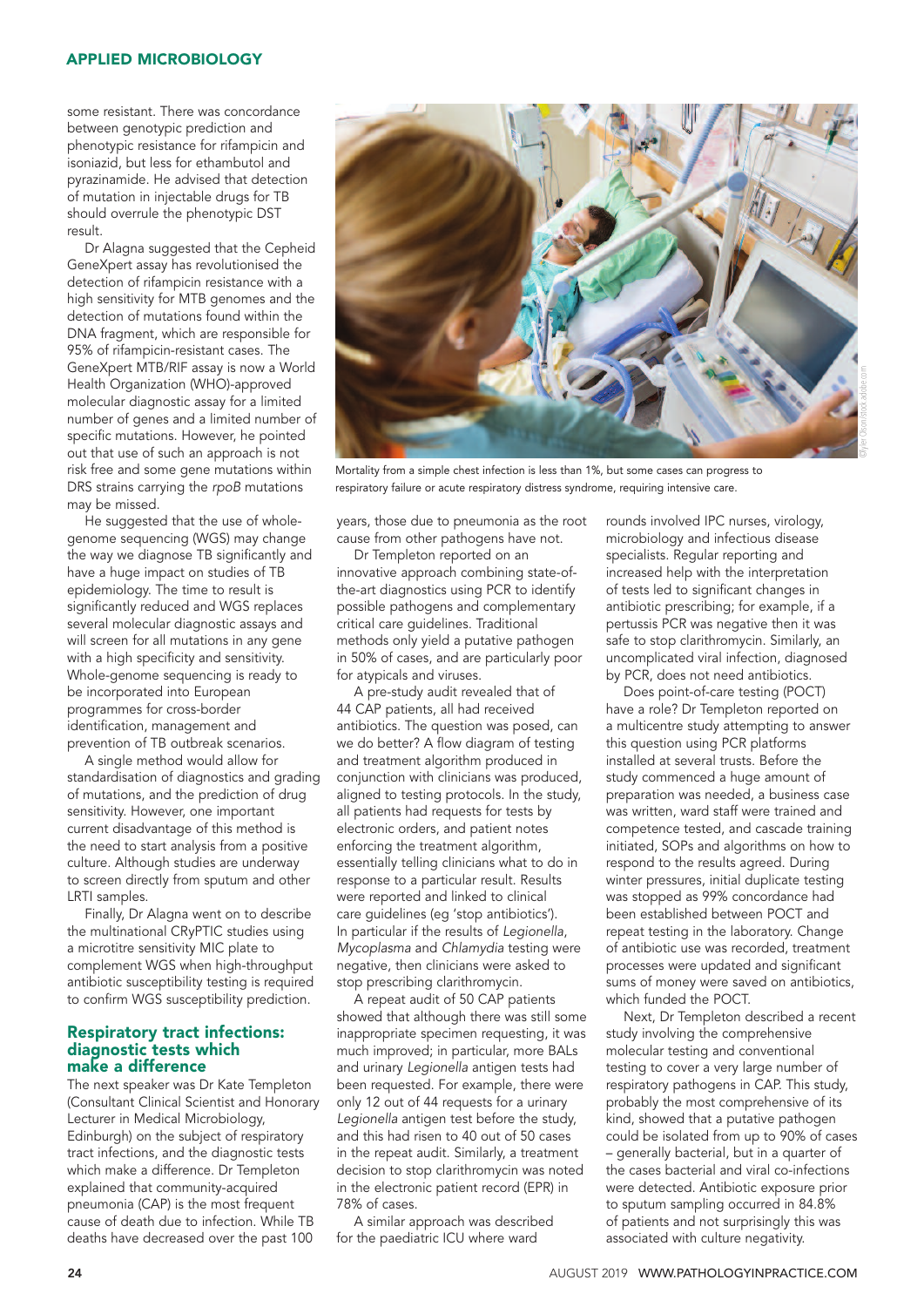Although it did not affect PCR positivity in the same way, the mean combined bacterial load was significantly higher. Encouragingly, the results showed that it would have been possible to de-escalate patient therapy in 77% of cases, with only 5.9% requiring an escalation.

The talk concluded with a look beyond the mere detection of possible pathogens by considering recent studies that have looked at the host response; for example, to differentiate between bacterial and viral pneumonia. Similarly, temporal dynamics of host molecular responses suggest that there are differences between symptomatic and asymptomatic influenza A infection. This is likely to be an increasingly important field in the future.

#### Severe respiratory infections in the ICU

The meeting concluded with an exhilarating presentation by Professor Mervyn Singer (Bloomsbury Institute, Professor of Intensive Care Medicine, University College London) on severe respiratory infections in the intensive care unit (ICU).

Before guiding delegates through the alphabet soup – CAP, hospital-acquired pneumonia (HAP) and ventilatorassociated pneumonia (VAP) – of severe respiratory infections, he discussed the

An innovative approach has combined diagnostics using PCR to identify possible pathogens and complementary critical care guidelines

apparent severe increase in the rate of sepsis recorded on the NHS England sepsis dashboard. In some cases, however, the distinction between sepsis and a severe respiratory infection is not clear-cut. Since February 2017, the number of emergency sepsis admissions has more than doubled. It's hard to believe that this is due to a real increase in this condition and various reasons were discussed.

One factor that is rarely mentioned is the tariff received for a patient admission, so a patient with a primary diagnosis of pneumonia will attract a tariff of £7000 to £8000, whereas a patient with a primary diagnosis of sepsis may actually be not as severely ill but would nevertheless attract a tariff of >£10,000! There is therefore an incentive to report cases as sepsis rather than pneumonia

The mortality from a simple chest infection is less than 1%; however, some cases can progress to respiratory failure or acute respiratory distress syndrome (ARDS) where the host response to insult

leads to an outpouring of fluid and white cells into the lungs. At this stage there will be a need for oxygen with or without non-invasive ventilation, and while mortality increases it is still less than about 5%. Full ventilatory support carries much higher mortality in the range of 10–60%, and in some cases requires ECMO where the patient's blood is removed, oxygenated and returned.

Professor Singer then guided delegates through numerous challenges and diagnostic conundrums of the different respiratory infections from the perspective of an ICU consultant. In CAP, patients are most likely to be infected with a Gram-positive organism, especially *Streptococcus pneumoniae*. Viral infections are usually seasonal and may be accompanied by secondary bacterial infection such as a *Staphylococcus* or *Streptococcus*. In patients with underlying pathology or co-morbidities, colonisation may lead to infection; for example, *Pseudomonas aeruginosa* in cystic fibrosis or *Haemophilus influenzae* in COPD

**HM-JACKarc Faecal Immunochemical Testing (FIT)**

Accurate and precise results to aid clinical decision making in both symptomatic and screening programmes

NICE DG30 has led to the implementation of many new pathways to improve cancer care and triage patients to secondary care appropriately. It is now more important than ever to fully understand analytical limitations and the context of "limit of blank", "limit of detection", and "limit of quantitation".



- **Nide Linear Dynamic Range:**  $2 - 400 \mu$ g Hb/g faeces Confidence that the result is accurate from low to high concentrations. The dynamic range easily covers the NICE DG30 recommendation, and can be applied to both symptomatic and screening programmes
- **High Hook Capacity:**  $> 200,000 \ \mu g \ Hb/g$ To ensure that no very high samples are given an artificially low number
- **Limit of Blank:**  $0.6 \mu$ g Hb/g This indicates a very low level of background noise, further supporting quantitation of results at low concentrations
- **Limit of Detection:**  $2.0 \mu$ g Hb/g Assurance that even with low cut-off values your patient results are reported within the HM-JACKarc's analytical capability
- **Limit of Quantitation:**  $7 \mu$ g Hb/g Quantifying all results at  $7 \mu$ g gives you peace of mind knowing that you can make clinical decisions with the full evidence picture, at a range of cut-offs







HM-JACK